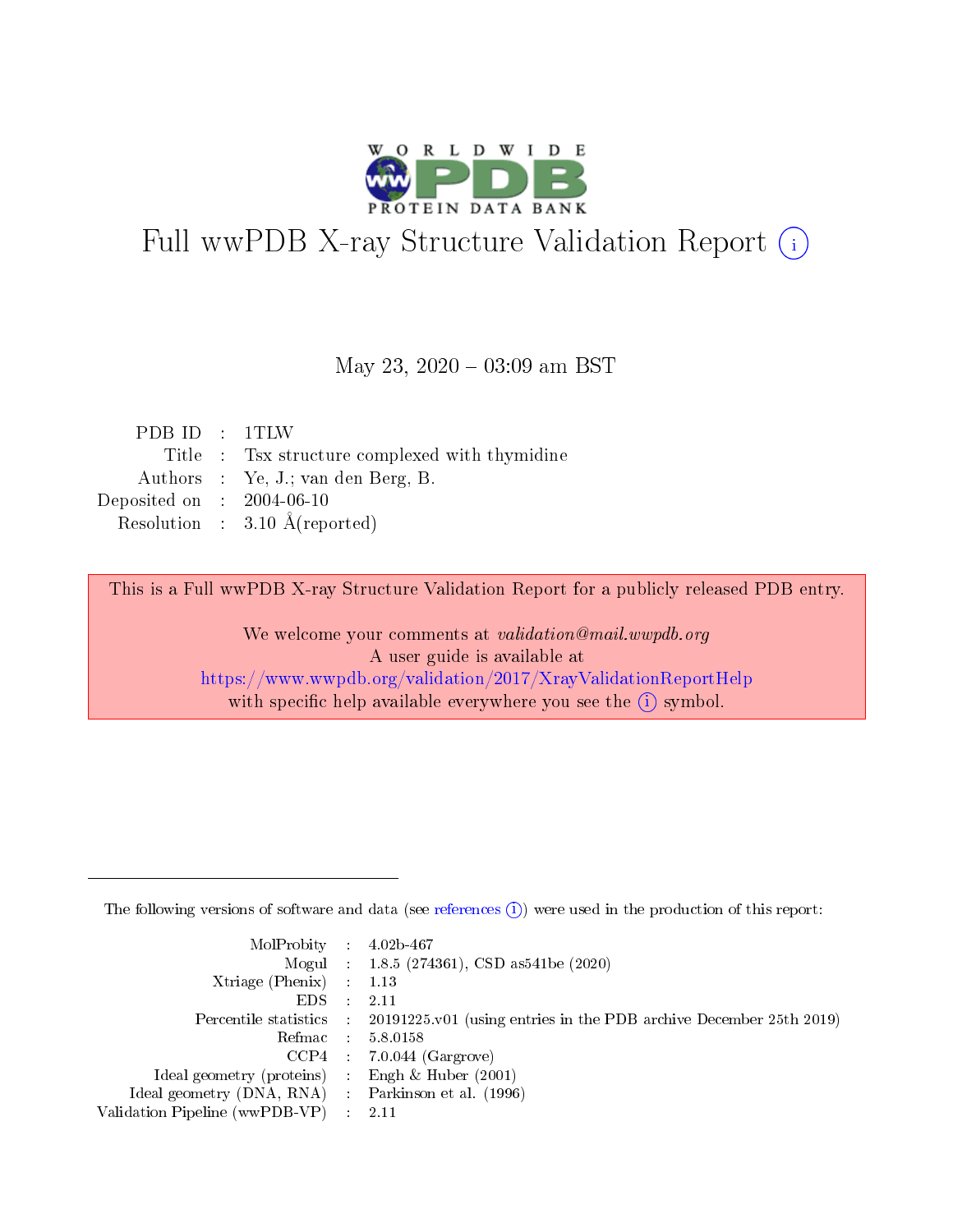# 1 [O](https://www.wwpdb.org/validation/2017/XrayValidationReportHelp#overall_quality)verall quality at a glance  $(i)$

The following experimental techniques were used to determine the structure: X-RAY DIFFRACTION

The reported resolution of this entry is 3.10 Å.

Percentile scores (ranging between 0-100) for global validation metrics of the entry are shown in the following graphic. The table shows the number of entries on which the scores are based.



| Metric                | Whole archive<br>$(\#\mathrm{Entries})$ | Similar resolution<br>$(\#\text{Entries},\, \text{resolution}\; \text{range}(\textup{\AA}))$ |  |  |
|-----------------------|-----------------------------------------|----------------------------------------------------------------------------------------------|--|--|
| $R_{free}$            | 130704                                  | $1094(3.10-3.10)$                                                                            |  |  |
| Clashscore            | 141614                                  | $1184(3.10-3.10)$                                                                            |  |  |
| Ramachandran outliers | 138981                                  | $1141 (3.10-3.10)$                                                                           |  |  |
| Sidechain outliers    | 138945                                  | $1141(3.10-3.10)$                                                                            |  |  |
| RSRZ outliers         | 127900                                  | $1067(3.10-3.10)$                                                                            |  |  |

The table below summarises the geometric issues observed across the polymeric chains and their fit to the electron density. The red, orange, yellow and green segments on the lower bar indicate the fraction of residues that contain outliers for  $>=3, 2, 1$  and 0 types of geometric quality criteria respectively. A grey segment represents the fraction of residues that are not modelled. The numeric value for each fraction is indicated below the corresponding segment, with a dot representing fractions  $\epsilon=5\%$  The upper red bar (where present) indicates the fraction of residues that have poor fit to the electron density. The numeric value is given above the bar.

| Mol | Chain   Length | Quality of chain |     |     |  |  |  |
|-----|----------------|------------------|-----|-----|--|--|--|
|     | 278            | 55%              | 34% | 10% |  |  |  |
|     | 978            | 4%<br>48%        | 39% | 11% |  |  |  |

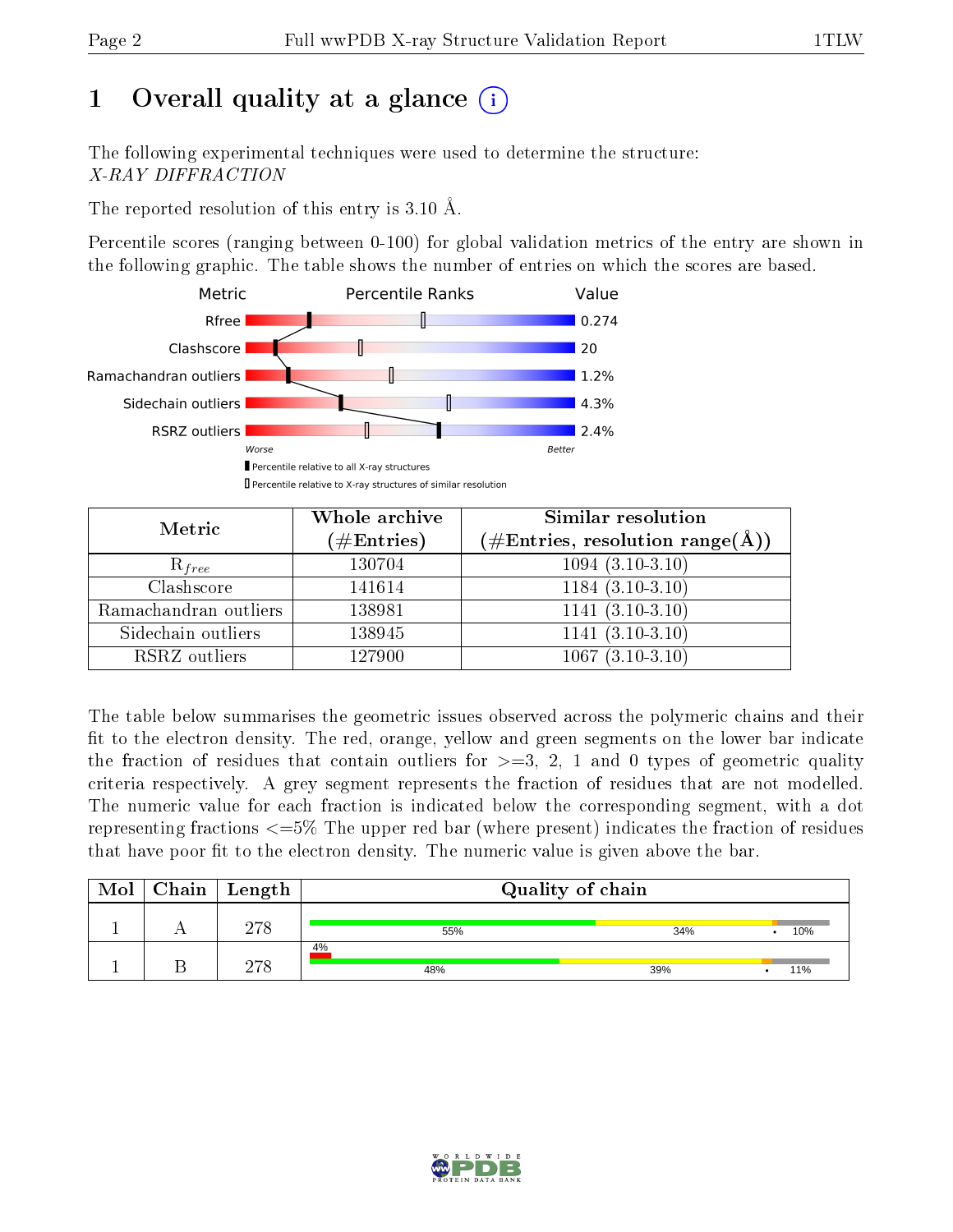# 2 Entry composition (i)

There are 2 unique types of molecules in this entry. The entry contains 4194 atoms, of which 0 are hydrogens and 0 are deuteriums.

In the tables below, the ZeroOcc column contains the number of atoms modelled with zero occupancy, the AltConf column contains the number of residues with at least one atom in alternate conformation and the Trace column contains the number of residues modelled with at most 2 atoms.

| • Molecule 1 is a protein called Nucleoside-specific channel-forming protein tsx. |  |
|-----------------------------------------------------------------------------------|--|
|                                                                                   |  |

| Mol | Chain Residues | Atoms     |                |  |  |     | $\text{ZeroOcc} \mid \text{AltConf} \mid \text{Trace}$ |  |  |
|-----|----------------|-----------|----------------|--|--|-----|--------------------------------------------------------|--|--|
|     | 251            | Total C N |                |  |  |     |                                                        |  |  |
|     |                | 2078      | 1340 347 386 5 |  |  |     |                                                        |  |  |
|     | 248            |           | Total C        |  |  |     |                                                        |  |  |
|     |                | 2048      | 1322 338 383   |  |  | - 5 |                                                        |  |  |

| Chain | Residue | Modelled   | Actual | Comment               | Reference  |
|-------|---------|------------|--------|-----------------------|------------|
| А     | 273     | <b>HIS</b> |        | <b>EXPRESSION TAG</b> | UNP P0A927 |
| А     | 274     | <b>HIS</b> |        | <b>EXPRESSION TAG</b> | UNP P0A927 |
| А     | 275     | <b>HIS</b> |        | <b>EXPRESSION TAG</b> | UNP P0A927 |
| А     | 276     | <b>HIS</b> |        | <b>EXPRESSION TAG</b> | UNP P0A927 |
| А     | 277     | <b>HIS</b> |        | <b>EXPRESSION TAG</b> | UNP P0A927 |
| А     | 278     | <b>HIS</b> |        | <b>EXPRESSION TAG</b> | UNP P0A927 |
| В     | 273     | <b>HIS</b> |        | <b>EXPRESSION TAG</b> | UNP P0A927 |
| B     | 274     | <b>HIS</b> |        | <b>EXPRESSION TAG</b> | UNP P0A927 |
| B     | 275     | <b>HIS</b> |        | <b>EXPRESSION TAG</b> | UNP P0A927 |
| B     | 276     | <b>HIS</b> |        | <b>EXPRESSION TAG</b> | UNP P0A927 |
| В     | 277     | <b>HIS</b> |        | <b>EXPRESSION TAG</b> | UNP P0A927 |
| В     | 278     | HIS        |        | <b>EXPRESSION TAG</b> | UNP P0A927 |

There are 12 discrepancies between the modelled and reference sequences:

• Molecule 2 is THYMIDINE (three-letter code: THM) (formula:  $C_{10}H_{14}N_2O_5$ ).

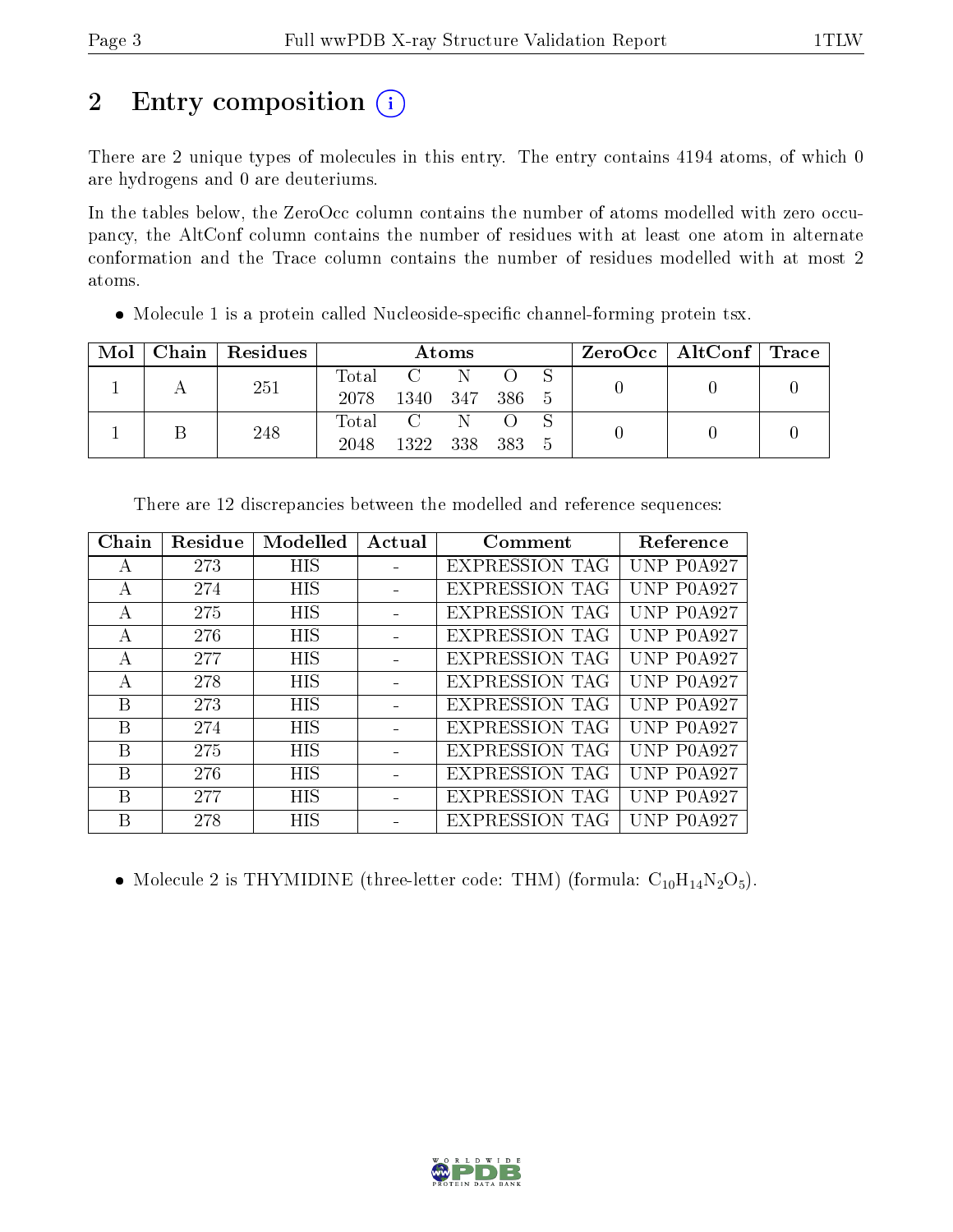

| Mol | Chain   Residues | Atoms |               |                |                  | ZeroOcc   AltConf |  |
|-----|------------------|-------|---------------|----------------|------------------|-------------------|--|
| 2   |                  | Total | $\mathcal{C}$ |                | $\bigcap$        |                   |  |
|     |                  | 17    | 10            | $\overline{2}$ | 5                |                   |  |
| റ   |                  | Total | $\mathcal{C}$ |                | $\left($         |                   |  |
|     |                  | 17    | 10            | $\overline{2}$ | 5                |                   |  |
| റ   |                  | Total | $\mathcal{C}$ |                | $\left( \right)$ |                   |  |
|     |                  | 17    | 10            | $\overline{2}$ | 5                |                   |  |
|     |                  | Total | $\mathcal{C}$ |                | $\left($         |                   |  |
|     |                  | 17    | 10            | 2              | 5                |                   |  |

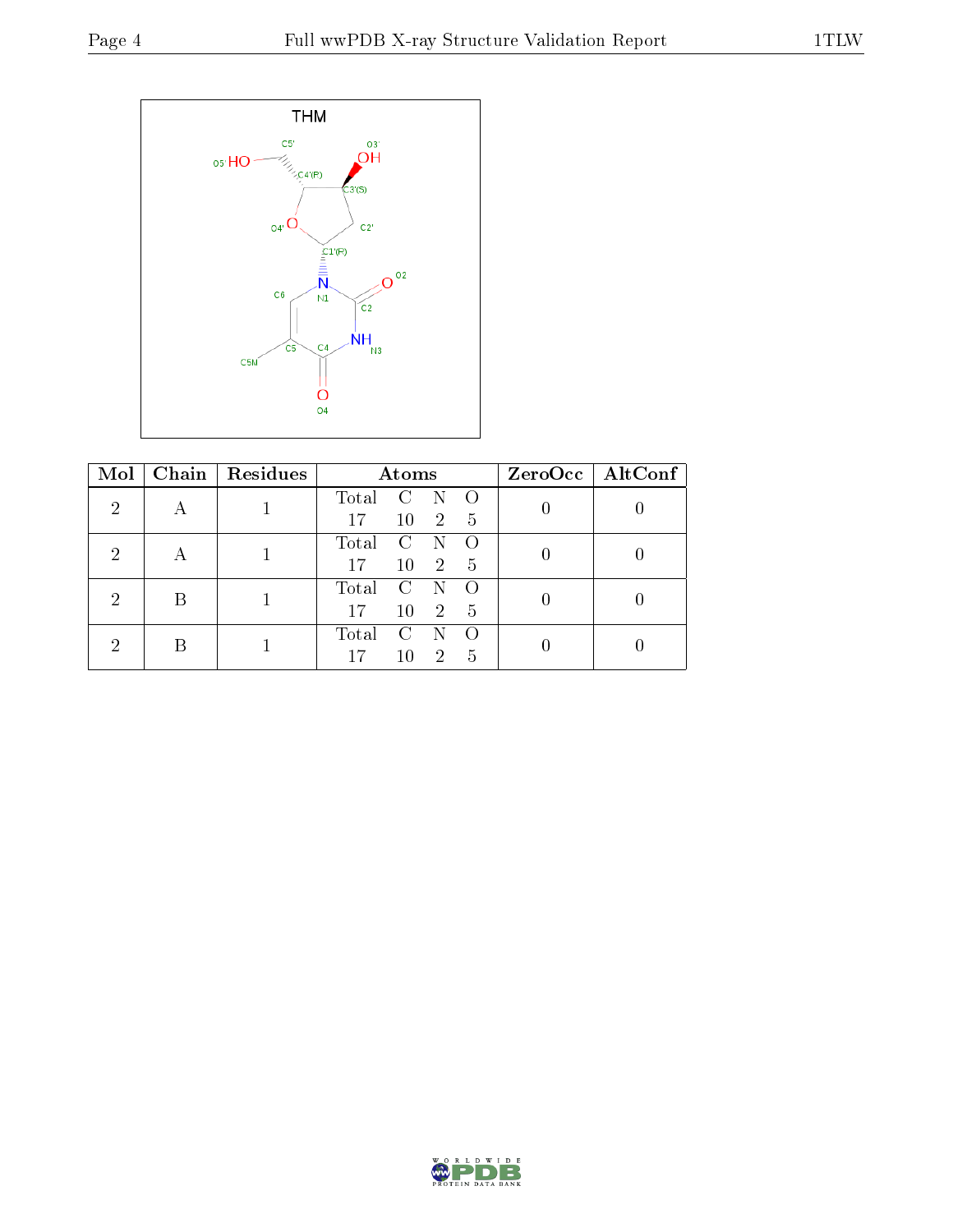# 3 Residue-property plots  $(i)$

These plots are drawn for all protein, RNA and DNA chains in the entry. The first graphic for a chain summarises the proportions of the various outlier classes displayed in the second graphic. The second graphic shows the sequence view annotated by issues in geometry and electron density. Residues are color-coded according to the number of geometric quality criteria for which they contain at least one outlier: green  $= 0$ , yellow  $= 1$ , orange  $= 2$  and red  $= 3$  or more. A red dot above a residue indicates a poor fit to the electron density (RSRZ  $> 2$ ). Stretches of 2 or more consecutive residues without any outlier are shown as a green connector. Residues present in the sample, but not in the model, are shown in grey.



• Molecule 1: Nucleoside-specific channel-forming protein tsx

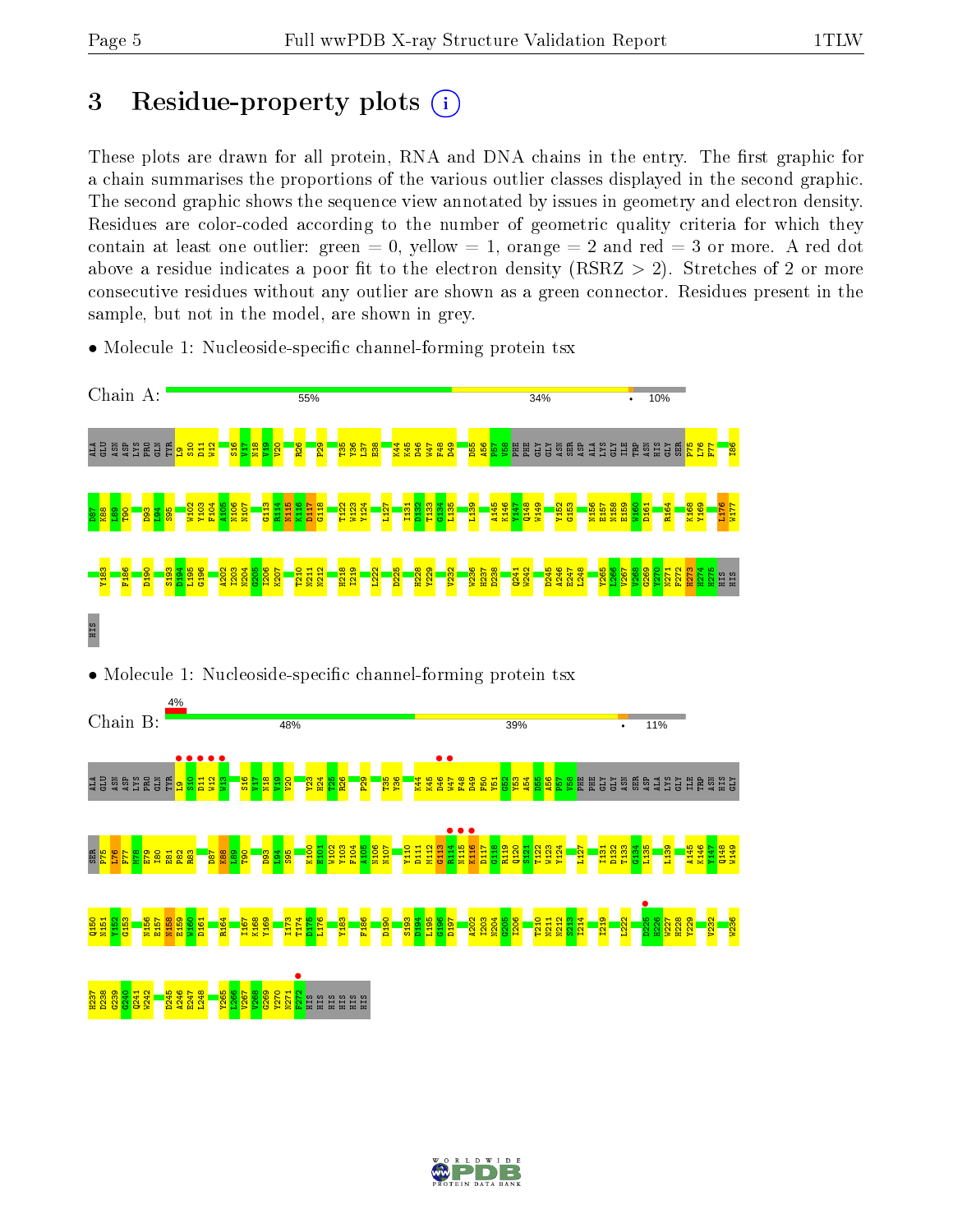# 4 Data and refinement statistics  $(i)$

| Property                                                             | Value                                              | Source     |
|----------------------------------------------------------------------|----------------------------------------------------|------------|
| Space group                                                          | P 32 2 1                                           | Depositor  |
| Cell constants                                                       | 149.65Å<br>$149.65\text{\AA}$<br>119.94Å           |            |
| a, b, c, $\alpha$ , $\beta$ , $\gamma$                               | $90.00^\circ$<br>$90.00^\circ$<br>$120.00^{\circ}$ | Depositor  |
| Resolution $(A)$                                                     | $29.34 - 3.10$                                     | Depositor  |
|                                                                      | 44.01<br>$-3.00$                                   | <b>EDS</b> |
| % Data completeness                                                  | $97.1(29.34-3.10)$                                 | Depositor  |
| (in resolution range)                                                | $96.2(44.01-3.00)$                                 | <b>EDS</b> |
| $R_{merge}$                                                          | (Not available)                                    | Depositor  |
| $\mathrm{R}_{sym}$                                                   | (Not available)                                    | Depositor  |
| $\sqrt{I/\sigma}(I) > 1$                                             | 3.74 (at $3.01\text{\AA}$ )                        | Xtriage    |
| Refinement program                                                   | CNS 1.1                                            | Depositor  |
|                                                                      | $\overline{0.269}$ ,<br>0.297                      | Depositor  |
| $R, R_{free}$                                                        | 0.243<br>0.274                                     | DCC        |
| $R_{free}$ test set                                                  | 2072 reflections $(6.64\%)$                        | wwPDB-VP   |
| Wilson B-factor $(A^2)$                                              | 59.6                                               | Xtriage    |
| Anisotropy                                                           | 0.198                                              | Xtriage    |
| Bulk solvent $k_{sol}(e/\mathring{A}^3)$ , $B_{sol}(\mathring{A}^2)$ | $0.34$ , 46.6                                      | <b>EDS</b> |
| L-test for twinning <sup>2</sup>                                     | $< L >$ = 0.49, $< L^2 >$ = 0.32                   | Xtriage    |
| Estimated twinning fraction                                          | $0.026$ for $-h,-k,l$                              | Xtriage    |
| $F_o, F_c$ correlation                                               | 0.87                                               | <b>EDS</b> |
| Total number of atoms                                                | 4194                                               | wwPDB-VP   |
| Average B, all atoms $(A^2)$                                         | 62.0                                               | wwPDB-VP   |

Xtriage's analysis on translational NCS is as follows: The largest off-origin peak in the Patterson function is 2.62% of the height of the origin peak. No significant pseudotranslation is detected.

<sup>&</sup>lt;sup>2</sup>Theoretical values of  $\langle |L| \rangle$ ,  $\langle L^2 \rangle$  for acentric reflections are 0.5, 0.333 respectively for untwinned datasets, and 0.375, 0.2 for perfectly twinned datasets.



<span id="page-5-1"></span><span id="page-5-0"></span><sup>1</sup> Intensities estimated from amplitudes.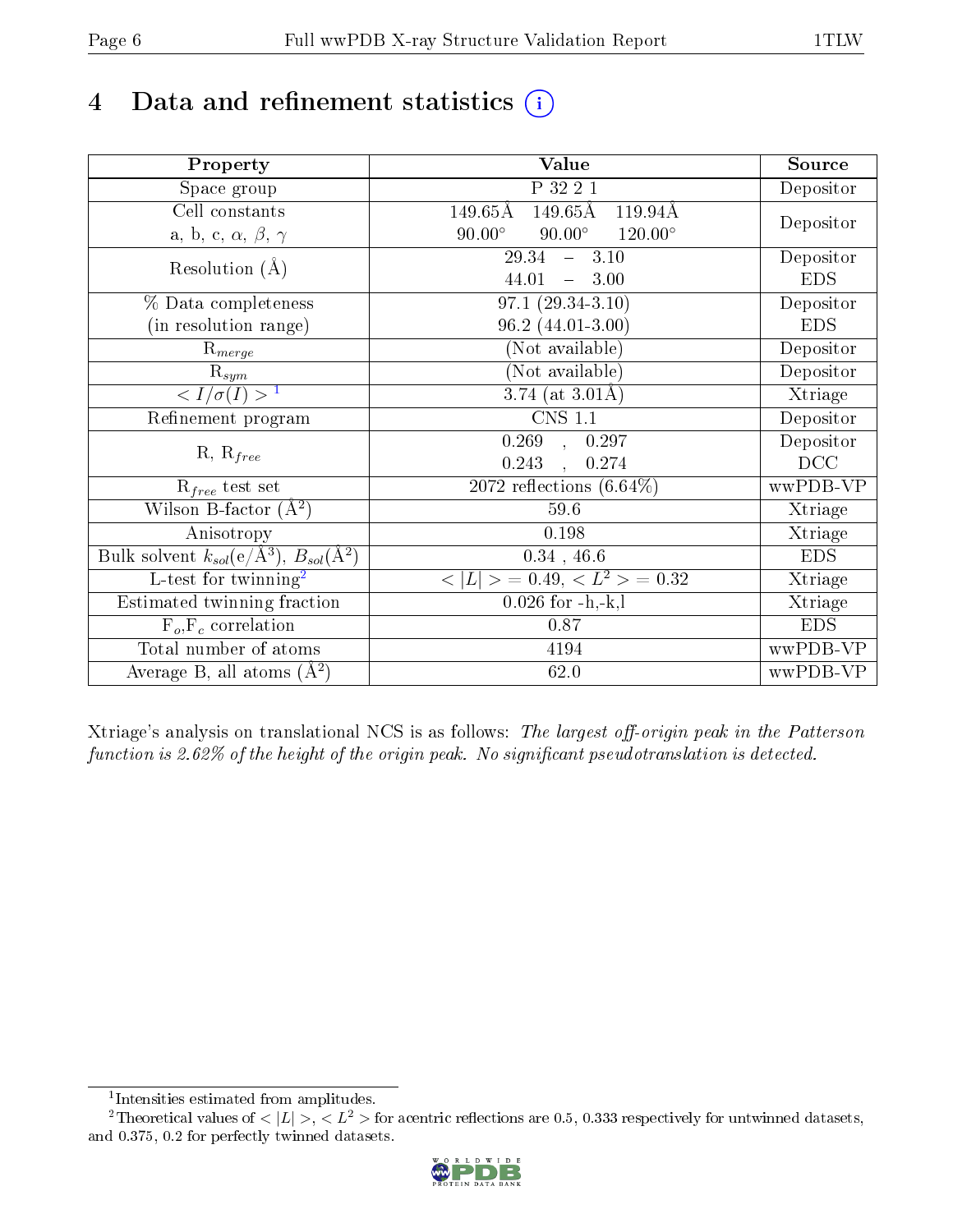# 5 Model quality  $(i)$

## 5.1 Standard geometry  $(i)$

Bond lengths and bond angles in the following residue types are not validated in this section: THM

The Z score for a bond length (or angle) is the number of standard deviations the observed value is removed from the expected value. A bond length (or angle) with  $|Z| > 5$  is considered an outlier worth inspection. RMSZ is the root-mean-square of all Z scores of the bond lengths (or angles).

| Mol | Chain |             | Bond lengths | Bond angles |                    |  |
|-----|-------|-------------|--------------|-------------|--------------------|--|
|     |       | <b>RMSZ</b> | $\ Z\  > 5$  | RMSZ        | # $ Z  > 5$        |  |
|     |       | 0.47        | 0/2154       | 0.73        | $2/2931(0.1\%)$    |  |
|     |       | 0.41        | 0/2121       | 0.68        | $2/2886$ $(0.1\%)$ |  |
| AĦ  | АH    | 0.44        | 0/4275       | 0.71        | $4/5817(0.1\%)$    |  |

There are no bond length outliers.

All (4) bond angle outliers are listed below:

| Mol | Chain | $\operatorname{Res}$ | Type | Atoms              |         | Observed $(°)$ | Ideal <sup>(o)</sup> |
|-----|-------|----------------------|------|--------------------|---------|----------------|----------------------|
|     |       | 104                  | PHE  | $N-CA-C$   -5.74   |         | 95.51          | 111 00               |
|     |       | 104                  | PHE  | N-CA-C   -5.59     |         | 95.91          | 111 00               |
|     |       | 145                  | ALA. | $N-CA-C$   $-5.27$ |         | 96.77          | 111 00               |
|     |       | 145                  |      | N-CA-C             | $-5.05$ | 97.36          | 111 NO               |

There are no chirality outliers.

There are no planarity outliers.

### 5.2 Too-close contacts  $(i)$

In the following table, the Non-H and H(model) columns list the number of non-hydrogen atoms and hydrogen atoms in the chain respectively. The H(added) column lists the number of hydrogen atoms added and optimized by MolProbity. The Clashes column lists the number of clashes within the asymmetric unit, whereas Symm-Clashes lists symmetry related clashes.

| Mol |      |      |     | Chain   Non-H   H(model)   H(added)   Clashes   Symm-Clashes |
|-----|------|------|-----|--------------------------------------------------------------|
|     | 2078 | 1867 |     |                                                              |
|     | 2048 | 1846 |     |                                                              |
|     |      | 28   |     |                                                              |
|     |      | 28   |     |                                                              |
|     | 4194 | 3769 | 160 |                                                              |

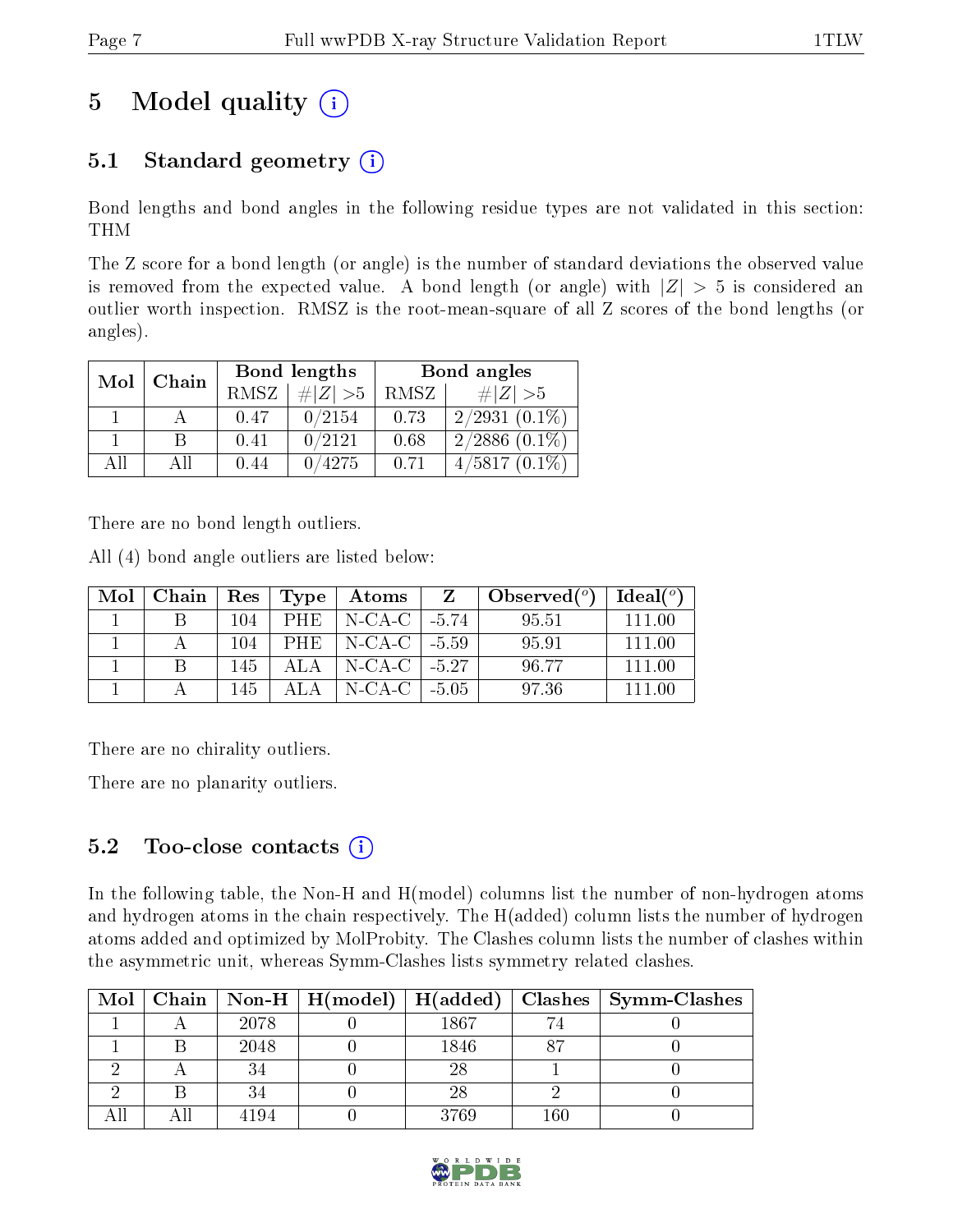The all-atom clashscore is defined as the number of clashes found per 1000 atoms (including hydrogen atoms). The all-atom clashscore for this structure is 20.

All (160) close contacts within the same asymmetric unit are listed below, sorted by their clash magnitude.

| Atom-1              | $\boldsymbol{\mathrm{Atom}\text{-}2}$ | Interatomic       | Clash             |  |
|---------------------|---------------------------------------|-------------------|-------------------|--|
|                     |                                       | distance $(A)$    | overlap $(\AA)$   |  |
| 1:B:29:PRO:HG3      | 1:B:242:TRP:CZ2                       | 2.12              | 0.84              |  |
| 1:A:106:ASN:HD22    | 1: A: 123: TRP: HE1                   | 1.29              | 0.80              |  |
| 1:B:210:THR:HG22    | 1:B:212:ASN:H                         | 1.47              | 0.80              |  |
| 1:A:29:PRO:HG3      | 1:A:242:TRP:CZ2                       | 2.20              | 0.76              |  |
| 1: A: 107: ASN: ND2 | 1:A:164:ARG:HH11                      | 1.85              | 0.73              |  |
| 1:B:107:ASN:ND2     | 1:B:164:ARG:HH11                      | 1.88              | 0.72              |  |
| 1:B:29:PRO:HG3      | 1:B:242:TRP:CE2                       | 2.25              | 0.71              |  |
| 1:B:112:MET:HA      | 1:B:119:ARG:HD2                       | 1.71              | 0.70              |  |
| 1: A:210:THR:HG22   | 1: A:212: ASN:H                       | 1.57              | 0.69              |  |
| 1:B:204:ASN:ND2     | 1:B:245:ASP:O                         | 2.26              | 0.68              |  |
| 1:B:146:LYS:HG2     | 1:B:161:ASP:O                         | 1.94              | 0.67              |  |
| 1:B:18:ASN:OD1      | $1:B:269:$ GLY:HA3                    | 1.94              | 0.67              |  |
| 1:B:131:ILE:HB      | 1:B:139:LEU:HD12                      | 1.77              | 0.66              |  |
| 1:B:106:ASN:HD22    | 1:B:123:TRP:HE1                       | 1.44              | 0.65              |  |
| 1:B:9:LEU:HB3       | 1:B:12:TRP:HE1                        | 1.62              | 0.65              |  |
| 1: A:210:THR:HG22   | 1:A:212:ASN:O                         | 1.96              | 0.65              |  |
| 1: A:36:TYR:HB2     | 1: A:56: ALA:O                        | 1.96              | 0.65              |  |
| 1:A:75:PRO:HG2      | 1: A:76: LEU:H                        | 1.62              | 0.64              |  |
| 1:A:204:ASN:ND2     | 1:A:245:ASP:O                         | 2.30              | 0.64              |  |
| 1: A:146: LYS: HG2  | $1:\overline{A:161:ASP:O}$            | 1.97              | 0.64              |  |
| 1:B:210:THR:HG22    | 1: B: 212: ASN:O                      | 1.99              | 0.63              |  |
| 1:A:131:ILE:HB      | $1:A:139:L\overline{EU:HD12}$         | 1.81              | 0.62              |  |
| 1:B:111:ASP:O       | 1:B:119:ARG:HB3                       | 1.99              | 0.62              |  |
| 1:B:75:PRO:HA       | 1:B:113:GLY:HA2                       | 1.79              | 0.62              |  |
| 1:B:36:TYR:HB2      | 1:B:56:ALA:O                          | 1.98              | 0.62              |  |
| 1:A:9:LEU:HD12      | 1:A:10:SER:H                          | 1.64              | 0.62              |  |
| 1:A:18:ASN:OD1      | 1:A:269:GLY:HA3                       | 2.01              | $\overline{0.61}$ |  |
| 1:A:139:LEU:HD23    | 1: A: 169: TYR: HB3                   | 1.81              | 0.61              |  |
| 1: A:203: ILE: HD12 | 1: A:247:GLU:HG2                      | $\overline{1.83}$ | 0.60              |  |
| 1:A:202:ALA:HB1     | 1:A:247:GLU:O                         | 2.00              | 0.60              |  |
| 1:A:29:PRO:HG3      | 1:A:242:TRP:CE2                       | 2.36              | 0.60              |  |
| 1:B:100:LYS:HD2     | 1:B:132:ASP:HB2                       | 1.83              | 0.60              |  |
| 1: B: 45: LYS: O    | 1:B:47:TRP:N                          | 2.35              | 0.59              |  |
| 1:B:153:GLY:HA2     | $1:B:157:\overline{GLU:OE1}$          | 2.02              | 0.59              |  |
| 1:B:168:LYS:HB3     | 1:B:186:PHE:HB3                       | 1.84              | 0.58              |  |
| 1:B:161:ASP:OD2     | 1:B:193:SER:HA                        | 2.03              | 0.58              |  |
| 1: A:45: LYS:O      | 1:A:47:TRP:N                          | 2.37              | 0.57              |  |

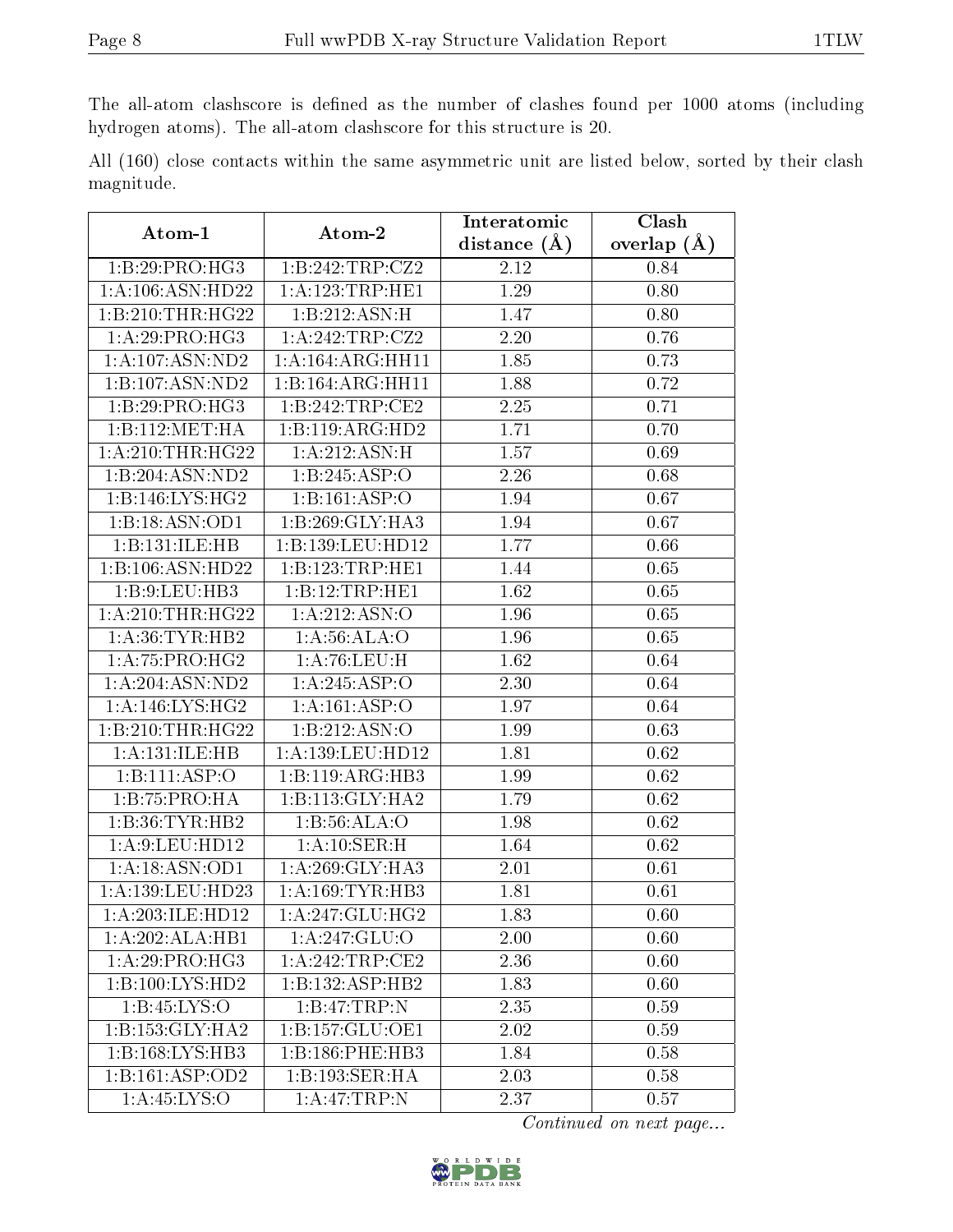| Commaca from previous page |                     | Interatomic       | Clash         |
|----------------------------|---------------------|-------------------|---------------|
| Atom-1                     | Atom-2              | distance $(A)$    | overlap $(A)$ |
| 1: A: 153: GLY: HA2        | 1:A:157:GLU:OE1     | 2.04              | 0.57          |
| 1:A:102:TRP:CZ3            | 1:A:127:LEU:HD11    | 2.40              | 0.57          |
| 1:B:206:ILE:HD11           | 1:B:246:ALA:HA      | 1.87              | 0.57          |
| 1: A:90:THR:O              | 1: A:90:THR:HG22    | 2.05              | 0.56          |
| 1:B:107:ASN:HB3            | 1:B:124:TYR:HB2     | 1.86              | 0.56          |
| 1:B:210:THR:CG2            | 1:B:212:ASN:H       | 2.19              | 0.56          |
| 1:A:122:THR:HG23           | 1: A:146: LYS: HD2  | 1.87              | 0.56          |
| 1:B:210:THR:HG22           | 1:B:212:ASN:N       | 2.18              | 0.56          |
| 1:B:139:LEU:HD23           | 1:B:169:TYR:HB3     | 1.87              | 0.56          |
| 1: A:210:THR:CG2           | 1:A:212:ASN:O       | 2.54              | 0.55          |
| 1:B:90:THR:HG22            | 1: B:90:THR:O       | 2.06              | 0.55          |
| 1: A: 133: THR: C          | 1:A:135:LEU:H       | 2.09              | 0.55          |
| 1: A:164:ARG:HB2           | 1:A:190:ASP:OD2     | 2.06              | 0.55          |
| 1:A:193:SER:O              | 1:A:211:ASN:ND2     | 2.40              | 0.55          |
| 1:B:164:ARG:HB2            | 1:B:190:ASP:OD2     | 2.07              | 0.55          |
| 1:B:9:LEU:HG               | 1:B:11:ASP:H        | 1.72              | 0.54          |
| 1:A:93:ASP:OD1             | 1:A:95:SER:HB3      | 2.07              | $0.54\,$      |
| 1:A:117:ASP:O              | 1: A: 152: TYR: HA  | 2.07              | 0.54          |
| 1: A: 169: TYR: HE1        | 1: A: 183: TYR: HE2 | 1.57              | 0.53          |
| 1: A: 156: ASN: HA         | 1: A: 159: GLU: OE1 | 2.08              | 0.53          |
| 1: B:210:THR:CG2           | 1:B:212:ASN:O       | 2.57              | 0.53          |
| 1:B:133:THR:C              | 1:B:135:LEU:H       | 2.12              | 0.53          |
| 1:A:196:GLY:O              | 1:A:207:LYS:HD3     | 2.08              | 0.53          |
| 1:B:229:TYR:CD1            | 1:B:229:TYR:N       | 2.76              | 0.53          |
| 1:A:204:ASN:HB3            | 1:A:206:ILE:HG12    | 1.91              | 0.52          |
| 1: A:210:THR:O             | 1:A:241:GLN:NE2     | $\overline{2}.36$ | 0.52          |
| 1:A:9:LEU:HD12             | 1:A:10:SER:N        | 2.24              | 0.52          |
| 1: A:183: TYR:OH           | 1:A:218:HIS:ND1     | 2.40              | 0.52          |
| 1:B:204:ASN:HB3            | 1:B:206:ILE:HG12    | 1.90              | 0.52          |
| 1:A:26:ARG:HB2             | 1:A:236:TRP:CD2     | 2.45              | 0.52          |
| 1:B:49:ASP:OD2             | 1:B:83:ARG:HB2      | 2.10              | 0.52          |
| 1: A:210:THR:CG2           | 1: A:212: ASN:H     | 2.22              | 0.52          |
| 1: A:219: ILE: HG12        | 1: A:232:VAL:HG22   | 1.92              | 0.52          |
| 1:A:49:ASP:C               | 1:A:49:ASP:OD2      | 2.48              | 0.52          |
| 1:B:122:THR:HG23           | 1:B:146:LYS:HD2     | 1.91              | 0.52          |
| 1:B:76:LEU:HG              | 1:B:77:PHE:N        | 2.25              | 0.51          |
| 1:B:202:ALA:HB1            | 1:B:247:GLU:O       | 2.11              | 0.51          |
| 1:A:161:ASP:OD2            | 1: A: 193: SER: HA  | 2.11              | 0.51          |
| 1: A:210:THR:HG22          | 1: A:212: ASN:N     | 2.24              | 0.51          |
| 1:A:135:LEU:HD21           | 1:B:214:ILE:HG21    | 1.93              | 0.51          |
| 1:A:206:ILE:HD11           | 1:A:246:ALA:HA      | 1.93              | 0.51          |

Continued from previous page.

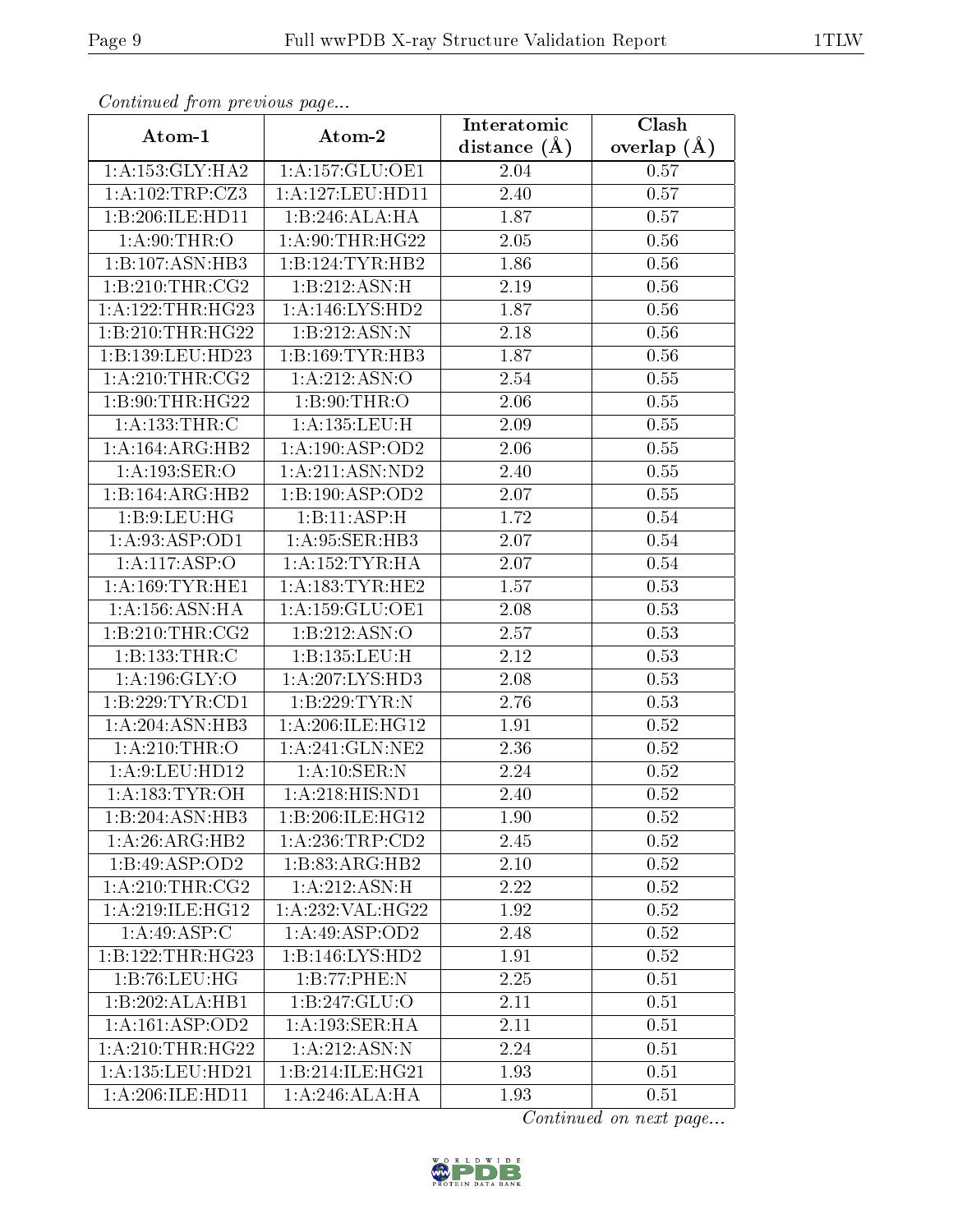| Continuea from previous page |                              | Interatomic    | Clash         |  |
|------------------------------|------------------------------|----------------|---------------|--|
| Atom-1                       | Atom-2                       | distance $(A)$ | overlap $(A)$ |  |
| 1:B:20:VAL:HB                | 1: B:36: TYR:CE1             | 2.46           | 0.51          |  |
| 1:A:107:ASN:HB3              | 1: A:124:TYR:HB2             | 1.91           | 0.50          |  |
| 1: A: 107: ASN: ND2          | 1:A:164:ARG:NH1              | 2.57           | 0.50          |  |
| 1: A: 169: TYR: HE1          | 1: A: 183: TYR: CE2          | 2.30           | 0.49          |  |
| 1: A:229:TYR:CD1             | 1:A:229:TYR:N                | 2.80           | 0.49          |  |
| 1:B:203:ILE:HD12             | 1:B:247:GLU:HG2              | 1.94           | 0.49          |  |
| 1:A:20:VAL:HG13              | 1:A:267:VAL:HG22             | 1.93           | 0.49          |  |
| 1:B:107:ASN:ND2              | 1:B:164:ARG:NH1              | 2.60           | 0.49          |  |
| 1:B:93:ASP:OD1               | 1:B:95:SER:HB3               | 2.12           | 0.49          |  |
| 1: A:20: VAL:HB              | 1: A:36: TYR: CE1            | 2.48           | 0.49          |  |
| 1:A:237:HIS:O                | 1:A:238:ASP:HB2              | 2.12           | 0.49          |  |
| 1: A:169:TYR:CE1             | 1: A: 183: TYR: HE2          | 2.30           | 0.49          |  |
| 1: A: 168: LYS: HB3          | 1:A:186:PHE:HB3              | 1.95           | 0.48          |  |
| 1:B:156:ASN:HA               | 1:B:159:GLU:OE1              | 2.14           | 0.48          |  |
| 1:B:23:TYR:CZ                | 1:B:24:HIS:CE1               | 3.03           | 0.47          |  |
| 1: A:146: LYS: HE3           | 1: A:148: GLN:OE1            | 2.13           | 0.47          |  |
| 1:A:225:ASP:O                | 1:A:273:HIS:HE1              | 1.97           | 0.47          |  |
| 1:B:204:ASN:HB2              | 1:B:247:GLU:H                | 1.78           | 0.47          |  |
| 1:B:237:HIS:O                | $1:B:\overline{238:ASP:HB2}$ | 2.14           | 0.47          |  |
| 1:B:102:TRP:CZ3              | 1:B:127:LEU:HD11             | 2.50           | 0.47          |  |
| $1:$ A:44:LYS:NZ             | 1: A: 103: TYR: OH           | 2.48           | 0.47          |  |
| 1: A:77:PHE:CG               | 2:A:798:THM:H5'2             | 2.50           | 0.47          |  |
| 1:B:53:TYR:CE2               | 2:B:801:THM:H2'1             | 2.50           | 0.46          |  |
| 1: B: 169: TYR: CE1          | 1:B:183:TYR:HE2              | 2.33           | 0.46          |  |
| 1: A:113: GLY:HA3            | 1: A:118: GLY:O              | 2.16           | 0.46          |  |
| 1:B:53:TYR:CE2               | 1:B:79:GLU:HB3               | 2.50           | 0.46          |  |
| 1:B:148:GLN:O                | 1:B:158:ASN:HA               | $2.16\,$       | 0.46          |  |
| 1:A:272:PHE:O                | 1:A:273:HIS:HB3              | 2.16           | 0.46          |  |
| 1:B:193:SER:O                | 1:B:211:ASN:ND2              | 2.48           | 0.46          |  |
| 1:B:146:LYS:HE3              | $1:B:148:GLN:$ OE1           | 2.15           | 0.46          |  |
| 1:B:195:LEU:O                | 1:B:197:ASP:N                | 2.41           | 0.46          |  |
| 1:B:54:ALA:HA                | 1:B:77:PHE:O                 | 2.15           | 0.46          |  |
| 1:B:169:TYR:HE1              | 1: B: 183: TYR: CE2          | 2.35           | 0.45          |  |
| 1:B:133:THR:C                | 1:B:135:LEU:N                | 2.70           | 0.45          |  |
| 1: A: 115: ASN: C            | 1:A:117:ASP:N                | 2.69           | 0.45          |  |
| 1: A:176:LEU:HD22            | 1:A:177:TRP:N                | 2.32           | 0.45          |  |
| 1: A:86: ILE: O              | 1: A:90:THR:HB               | 2.17           | 0.45          |  |
| 1:B:16:SER:OG                | 1:B:228:HIS:HE1              | 2.00           | 0.45          |  |
| 1:A:37:LEU:N                 | 1:A:37:LEU:HD22              | 2.32           | 0.44          |  |
| 1:B:173:ILE:O                | 1:B:174:THR:HG23             | 2.17           | 0.44          |  |
| 1:B:20:VAL:HG13              | 1:B:267:VAL:HG22             | 1.99           | 0.44          |  |

Continued from previous page.

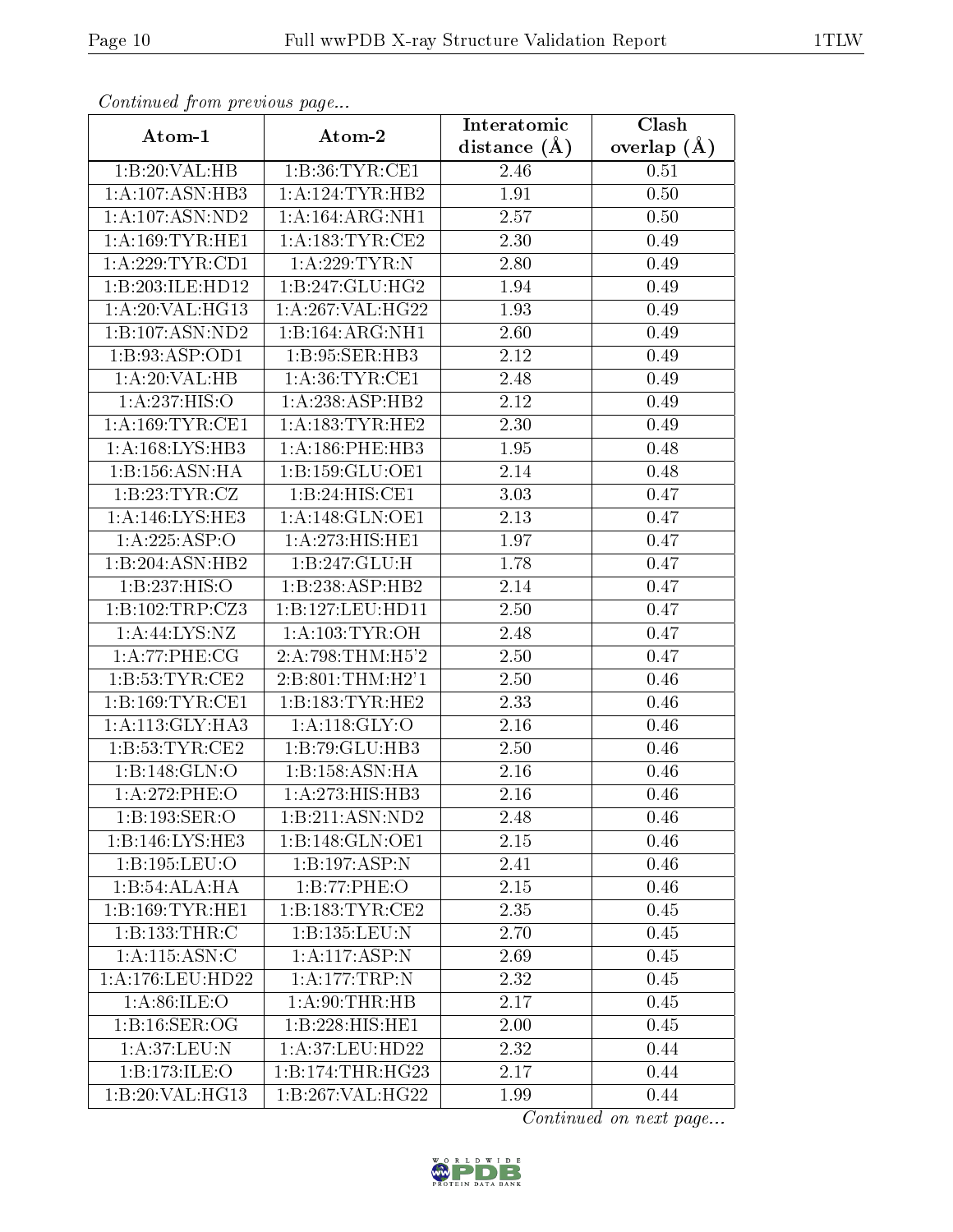| Continuea from previous page  |                              | Interatomic    | Clash         |
|-------------------------------|------------------------------|----------------|---------------|
| Atom-1                        | Atom-2                       | distance $(A)$ | overlap $(A)$ |
| 1:B:16:SER:HB2                | 1:B:271:ASN:OD1              | 2.17           | 0.44          |
| 1: B: 51: TYR: O              | 1:B:81:GLU:N                 | 2.43           | 0.44          |
| 1:A:16:SER:HB2                | 1: A:271: ASN:OD1            | 2.17           | 0.44          |
| 1:B:120:GLN:HA                | 1:B:150:GLN:O                | 2.18           | 0.44          |
| 1:B:169:TYR:HE1               | 1: B: 183: TYR: HE2          | 1.64           | 0.44          |
| 1:B:20:VAL:O                  | 1:B:35:THR:HA                | 2.17           | 0.44          |
| 1: B:44: LYS: NZ              | 1:B:103:TYR:OH               | 2.51           | 0.44          |
| 1:B:88:LYS:N                  | 1: B:88: LYS: HD2            | 2.32           | 0.44          |
| 1:B:195:LEU:O                 | 1:B:211:ASN:ND2              | 2.51           | 0.43          |
| 1:B:9:LEU:HB3                 | 1:B:12:TRP:NE1               | 2.30           | 0.43          |
| 1:B:232:VAL:HB                | 1:B:265:TYR:HB2              | 2.01           | 0.43          |
| 1: A: 12: TRP: CD1            | 1:A:12:TRP:N                 | 2.86           | 0.43          |
| $1: A:38: \overline{GLU:HG3}$ | 1: A: 55: ASP: OD1           | 2.18           | 0.43          |
| 1: A: 122: THR: CG2           | 1: A:146: LYS: HD2           | 2.48           | 0.43          |
| 1:B:26:ARG:HB2                | 1:B:236:TRP:CD2              | 2.53           | 0.43          |
| 1:A:148:GLN:O                 | 1:A:158:ASN:HA               | 2.19           | 0.42          |
| 1:A:195:LEU:O                 | 1:A:211:ASN:ND2              | 2.52           | 0.42          |
| 1: A: 133: THR: C             | 1:A:135:LEU:N                | 2.70           | 0.42          |
| 1:B:77:PHE:CD2                | 2:B:799:THM:O5'              | 2.72           | 0.42          |
| 1:B:75:PRO:CA                 | 1:B:113:GLY:HA2              | 2.45           | 0.42          |
| 1:B:168:LYS:HB3               | 1:B:186:PHE:CB               | 2.48           | 0.42          |
| 1:B:112:MET:O                 | 1: B: 113: GLY: O            | 2.38           | 0.42          |
| 1:B:122:THR:CG2               | 1:B:146:LYS:HD2              | 2.49           | 0.42          |
| 1:B:50:PHE:HE1                | 1:B:80:ILE:HB                | 1.84           | 0.42          |
| 1:B:110:TYR:CZ                | 1:B:112:MET:HB2              | 2.54           | 0.42          |
| 1:B:210:THR:O                 | 1:B:241:GLN:NE2              | 2.44           | 0.42          |
| 1:B:227:TRP:CE2               | 1: B:270: TYR: HD1           | 2.38           | 0.41          |
| 1:A:193:SER:HB3               | 1: A:211: ASN:O              | 2.19           | 0.41          |
| 1:B:116:LYS:HB3               | 1:B:117:ASP:H                | 1.76           | 0.41          |
| 1: A:16: SER:OG               | 1:A:228:HIS:HE1              | 2.03           | 0.41          |
| 1:A:20:VAL:O                  | 1: A:35:THR:HA               | 2.20           | 0.41          |
| 1:B:167:ILE:O                 | 1:B:167:ILE:HG23             | 2.20           | 0.41          |
| 1:A:11:ASP:HB2                | 1: A: 12: TRP: HDI           | 1.85           | 0.41          |
| 1:B:193:SER:HB3               | 1: B: 211: ASN:O             | 2.21           | 0.41          |
| 1:B:50:PHE:HD1                | 1:B:82:PRO:HB3               | 1.87           | 0.41          |
| $1: \overline{A:44:LYS:HD2}$  | 1:A:49:ASP:HB3               | 2.04           | 0.40          |
| 1:B:219:ILE:HG12              | 1:B:232:VAL:HG22             | 2.02           | 0.40          |
| 1:B:49:ASP:OD2                | $1:B:49:\overline{ASP:C}$    | 2.59           | 0.40          |
| 1:A:232:VAL:HB                | 1: A:265:TYR:HB2             | 2.03           | 0.40          |
| 1:B:100:LYS:CD                | 1:B:132:ASP:HB2              | 2.51           | 0.40          |
| 1:B:26:ARG:O                  | $1:B:239:GLY:H\overline{A3}$ | 2.21           | 0.40          |

Continued from previous page.

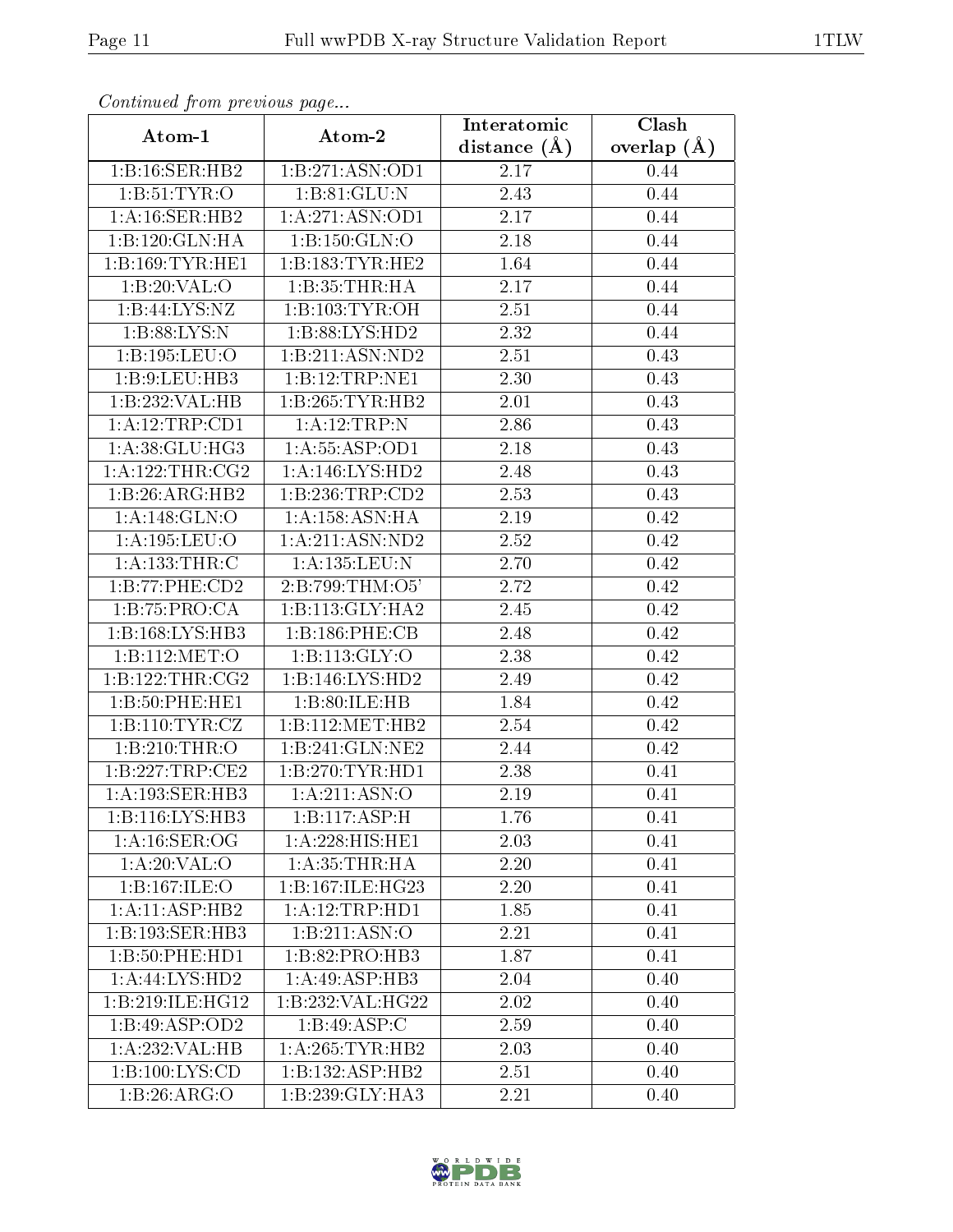There are no symmetry-related clashes.

### 5.3 Torsion angles (i)

#### 5.3.1 Protein backbone  $(i)$

In the following table, the Percentiles column shows the percent Ramachandran outliers of the chain as a percentile score with respect to all X-ray entries followed by that with respect to entries of similar resolution.

The Analysed column shows the number of residues for which the backbone conformation was analysed, and the total number of residues.

| Mol | Chain | Analysed                            | Favoured | Allowed   Outliers |          |    | Percentiles |
|-----|-------|-------------------------------------|----------|--------------------|----------|----|-------------|
|     |       | $247/278$ (89\%)   227 (92\%)       |          | 18(7%)             | $2(1\%)$ | 19 | 54          |
|     |       | $244/278$ (88\%)   219 (90\%)       |          | $-21(9\%)$         | $4(2\%)$ | 9  | $\sqrt{37}$ |
| All | All   | $491/556$ $(88\%)$   $446$ $(91\%)$ |          | 39 (8\%)           | 6 $(1%)$ | 13 | 44          |

All (6) Ramachandran outliers are listed below:

| Mol | Chain | Res | <b>Type</b>             |
|-----|-------|-----|-------------------------|
|     |       | 46  | $\overline{\text{ASP}}$ |
|     |       | 46  | ASP                     |
|     |       | 273 | HIS                     |
|     | R     | 113 | <b>GLY</b>              |
|     |       | 116 | <b>LYS</b>              |
|     |       | 158 | <b>ASN</b>              |

#### 5.3.2 Protein sidechains  $(i)$

In the following table, the Percentiles column shows the percent sidechain outliers of the chain as a percentile score with respect to all X-ray entries followed by that with respect to entries of similar resolution.

The Analysed column shows the number of residues for which the sidechain conformation was analysed, and the total number of residues.

| Mol | Chain | Analysed         | Rotameric   Outliers |           | Percentiles |  |  |
|-----|-------|------------------|----------------------|-----------|-------------|--|--|
|     |       | $212/233(91\%)$  | $204(96\%)$          | $8(4\%)$  | 66<br>33    |  |  |
|     | B.    | $209/233(90\%)$  | 199 (95%)            | $10(5\%)$ | 25<br>58    |  |  |
| All | All   | $421/466$ (90\%) | 403 $(96\%)$         | 18 $(4%)$ | 62<br>29    |  |  |

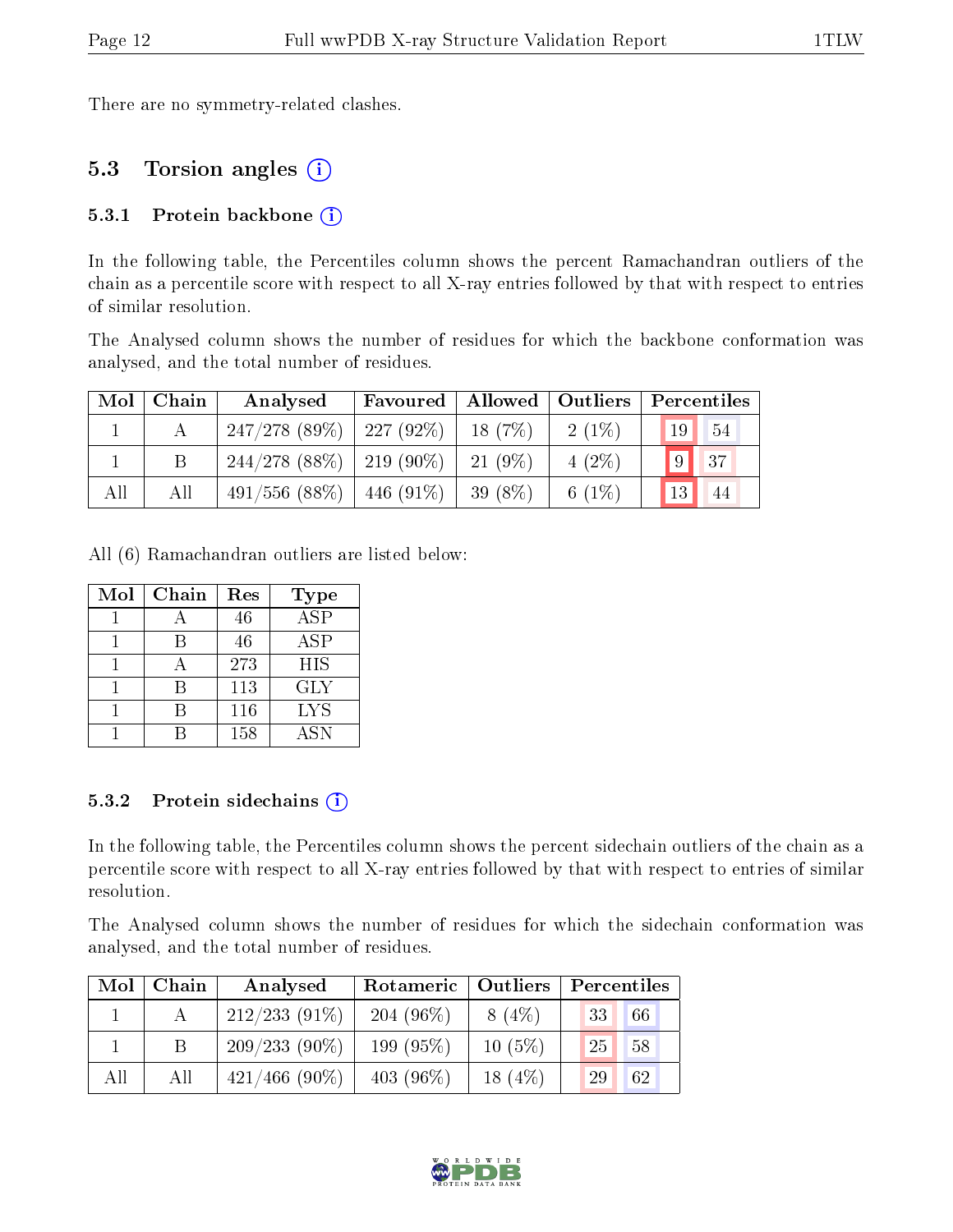| Mol            | Chain                   | Res | Type                      |
|----------------|-------------------------|-----|---------------------------|
| $\mathbf 1$    | $\bf{A}$                | 48  | PHE                       |
| $\mathbf{1}$   | $\overline{A}$          | 88  | <b>LYS</b>                |
| $\mathbf{1}$   | $\overline{\rm A}$      | 115 | $\overline{\mathrm{ASN}}$ |
| $\mathbf{1}$   | $\overline{\rm A}$      | 117 | ASP                       |
| $\mathbf{1}$   | $\overline{\rm A}$      | 149 | TRP                       |
| $\mathbf{1}$   | $\overline{\rm A}$      | 176 | LEU                       |
| $\mathbf{1}$   | $\overline{\rm A}$      | 222 | LEU                       |
| $\mathbf{1}$   | $\overline{\rm A}$      | 248 | LEU                       |
| $\mathbf 1$    | $\overline{\mathrm{B}}$ | 48  | PHE                       |
| $\mathbf{1}$   | $\overline{\mathrm{B}}$ | 76  | LEU                       |
| $\mathbf{1}$   | $\overline{\mathrm{B}}$ | 87  | ASP                       |
| $\mathbf{1}$   | $\overline{\mathrm{B}}$ | 88  | <b>LYS</b>                |
| $\mathbf{1}$   | $\overline{\mathrm{B}}$ | 115 | <b>ASN</b>                |
| $\mathbf{1}$   | $\overline{\mathrm{B}}$ | 149 | TRP                       |
| $\mathbf{1}$   | $\overline{\mathrm{B}}$ | 151 | <b>ASN</b>                |
| $\mathbf{1}$   | B                       | 176 | LEU                       |
| $\mathbf{1}$   | B                       | 222 | LEU                       |
| $\overline{1}$ | В                       | 248 | LEU                       |

All (18) residues with a non-rotameric sidechain are listed below:

Some sidechains can be flipped to improve hydrogen bonding and reduce clashes. All (20) such sidechains are listed below:

| Mol            | Chain                   | Res | Type                      |
|----------------|-------------------------|-----|---------------------------|
| $\mathbf{1}$   | А                       | 30  | <b>GLN</b>                |
| $\mathbf{1}$   | $\overline{A}$          | 91  | <b>ASN</b>                |
| $\mathbf{1}$   | $\overline{\rm A}$      | 106 | <b>ASN</b>                |
| $\mathbf{1}$   | $\overline{A}$          | 107 | <b>ASN</b>                |
| $\mathbf{1}$   | $\overline{\rm A}$      | 151 | <b>ASN</b>                |
| $\overline{1}$ | $\overline{\rm A}$      | 180 | $\overline{\text{GLN}}$   |
| $\overline{1}$ | $\overline{A}$          | 188 | <b>ASN</b>                |
| $\mathbf{1}$   | $\overline{\rm A}$      | 211 | <b>ASN</b>                |
| $\overline{1}$ | $\overline{A}$          | 228 | <b>HIS</b>                |
| $\mathbf{1}$   | $\overline{\rm A}$      | 243 | <b>ASN</b>                |
| $\mathbf 1$    | $\overline{\rm A}$      | 273 | <b>HIS</b>                |
| $\mathbf 1$    | B                       | 30  | <b>GLN</b>                |
| $\mathbf{1}$   | $\overline{\mathrm{B}}$ | 91  | <b>ASN</b>                |
| $\overline{1}$ | $\overline{\mathrm{B}}$ | 106 | <b>ASN</b>                |
| $\mathbf{1}$   | $\boldsymbol{B}$        | 107 | <b>ASN</b>                |
| $\mathbf 1$    | $\overline{\mathrm{B}}$ | 151 | $\overline{\mathrm{ASN}}$ |
| $\mathbf 1$    | B                       | 180 | GLN                       |
| $\mathbf 1$    | Β                       | 188 | <b>ASN</b>                |
| $\mathbf 1$    | Β                       | 211 | ASN                       |

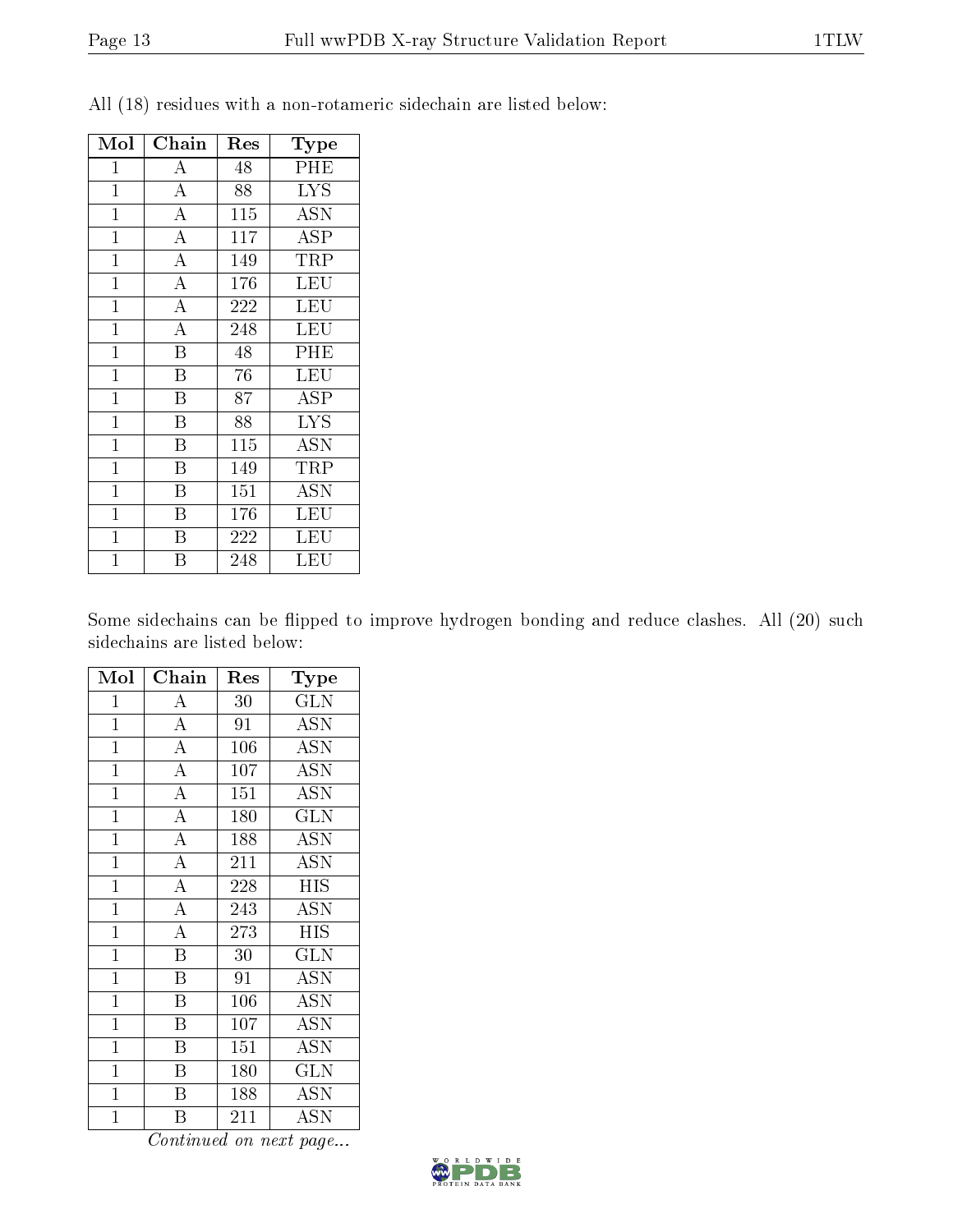Continued from previous page...

| Chain | Res | ype |
|-------|-----|-----|
|       |     |     |

#### $5.3.3$  RNA  $(i)$

There are no RNA molecules in this entry.

#### 5.4 Non-standard residues in protein, DNA, RNA chains (i)

There are no non-standard protein/DNA/RNA residues in this entry.

#### 5.5 Carbohydrates (i)

There are no carbohydrates in this entry.

### 5.6 Ligand geometry  $(i)$

4 ligands are modelled in this entry.

In the following table, the Counts columns list the number of bonds (or angles) for which Mogul statistics could be retrieved, the number of bonds (or angles) that are observed in the model and the number of bonds (or angles) that are defined in the Chemical Component Dictionary. The Link column lists molecule types, if any, to which the group is linked. The Z score for a bond length (or angle) is the number of standard deviations the observed value is removed from the expected value. A bond length (or angle) with  $|Z| > 2$  is considered an outlier worth inspection. RMSZ is the root-mean-square of all Z scores of the bond lengths (or angles).

| Mol            |               | Res |     | Link   | Bond lengths |             |           | Bond angles |                 |          |
|----------------|---------------|-----|-----|--------|--------------|-------------|-----------|-------------|-----------------|----------|
|                | Chain<br>Type |     |     | Counts | RMSZ         | # $ Z  > 2$ | Counts    | RMSZ        | $ Z >2$  <br>#I |          |
| $\overline{2}$ | THM           |     | 801 |        | 15, 18, 18   | 1.39        | 2(13%)    | 16,26,26    | 3.52            | 2(12%)   |
| $\overline{2}$ | THM           |     | 798 |        | 15, 18, 18   | 1.16        | $2(13\%)$ | 16,26,26    | 3.51            | $1(6\%)$ |
| $\overline{2}$ | THM           | B   | 799 |        | 15, 18, 18   | 1.23        | 2(13%)    | 16,26,26    | 3.51            | $1(6\%)$ |
| 2              | THM           | А   | 800 |        | 15, 18, 18   | 1.21        | $1(6\%)$  | 16,26,26    | 3.48            | 2(12%)   |

In the following table, the Chirals column lists the number of chiral outliers, the number of chiral centers analysed, the number of these observed in the model and the number defined in the Chemical Component Dictionary. Similar counts are reported in the Torsion and Rings columns. '-' means no outliers of that kind were identified.

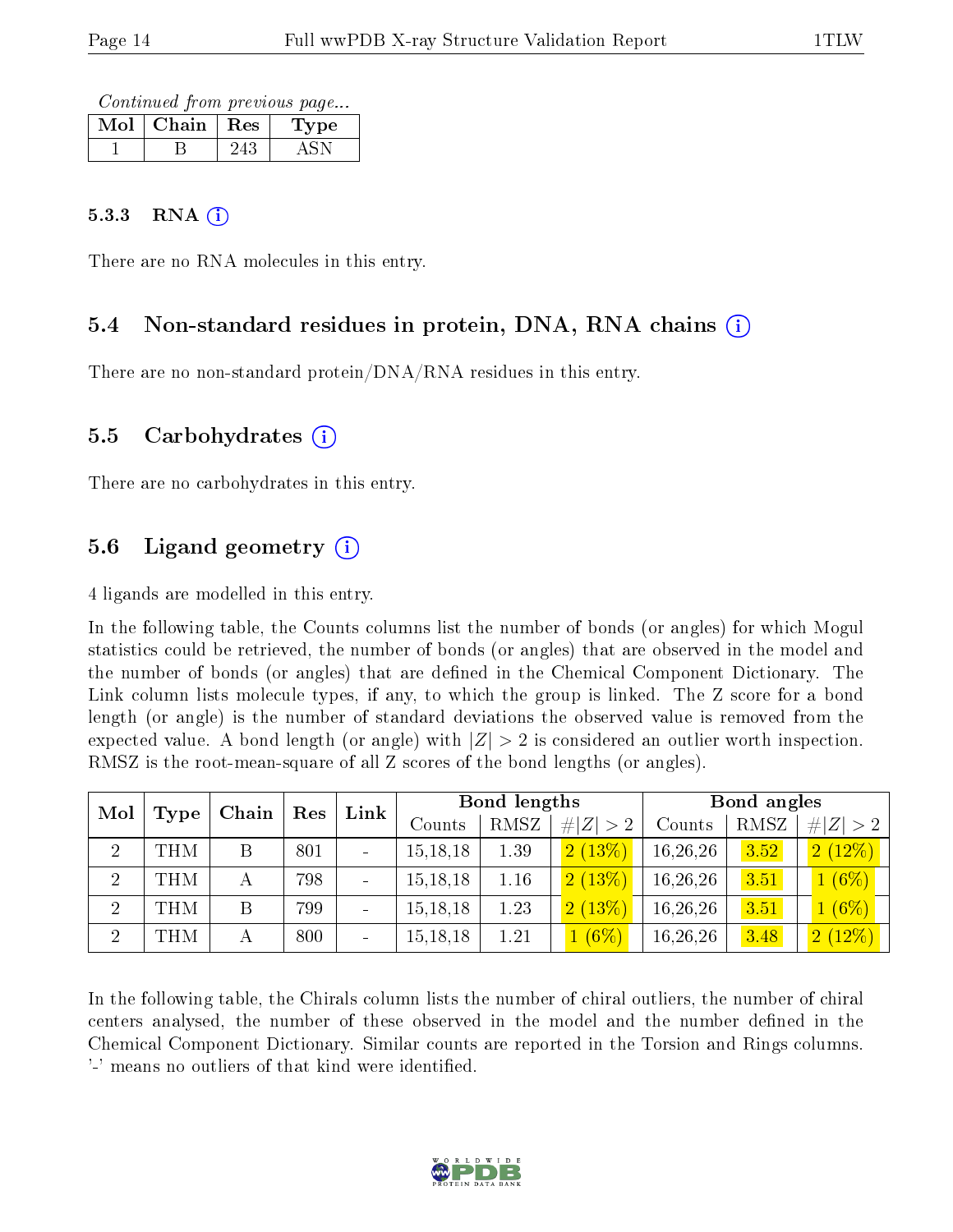| Mol | Type       | Chain |     | $\mid$ Res $\mid$ Link $\mid$ Chirals | <b>Torsions</b> | Rings   |
|-----|------------|-------|-----|---------------------------------------|-----------------|---------|
|     | <b>THM</b> | В     | 801 |                                       | 0/3/18/18       | 0/2/2/2 |
|     | <b>THM</b> |       | 798 |                                       | 0/3/18/18       | 0/2/2/2 |
|     | <b>THM</b> |       | 799 |                                       | 0/3/18/18       | 0/2/2/2 |
|     | THM        |       | 800 |                                       | 1/3/18/18       | 0/2/2/2 |

All (7) bond length outliers are listed below:

| Mol            | Chain | Res | Type  | Atoms   | Z       | Observed $(A)$ | $Ideal(\AA)$ |
|----------------|-------|-----|-------|---------|---------|----------------|--------------|
| $\overline{2}$ | В     | 801 | THM   | $C4-N3$ | 4.09    | 1.40           | 1.33         |
| $\overline{2}$ | А     | 800 | THM   | $C4-N3$ | 3.71    | 1.39           | 1.33         |
| $\overline{2}$ | В     | 799 | THM   | $C4-N3$ | 3.10    | 1.38           | 1.33         |
| $\overline{2}$ | А     | 798 | I'H M | $C4-N3$ | 3.09    | 1.38           | 1.33         |
| $\overline{2}$ | В     | 801 | THM   | $C4-C5$ | 2.92    | 1.47           | 1.41         |
| $\overline{2}$ | В     | 799 | I`H M | $C4-C5$ | 2.77    | 1.47           | 1.41         |
| $\overline{2}$ | А     | 798 | THM   | $C6-C5$ | $-2.49$ | 1.33           | 1.40         |

All (6) bond angle outliers are listed below:

| Mol           | Chain | Res | Type       | Atoms       | Z     | Observed $(°)$ | Ideal(°) |
|---------------|-------|-----|------------|-------------|-------|----------------|----------|
| 2             | А     | 798 | <b>THM</b> | $C4-N3-C2$  | 13.70 | 126.70         | 115.14   |
| 2             | В     | 799 | <b>THM</b> | $C4-N3-C2$  | 13.63 | 126.65         | 115.14   |
| 2             | В     | 801 | <b>THM</b> | $C4-N3-C2$  | 13.61 | 126.63         | 115.14   |
| 2             |       | 800 | <b>THM</b> | $C4-N3-C2$  | 13.53 | 126.56         | 115.14   |
| 2             | В     | 801 | <b>THM</b> | $C5M-C5-C6$ | 2.14  | 123.20         | 118.68   |
| $\mathcal{D}$ |       | 800 | <b>THM</b> | $C5M-C5-C6$ | 2.10  | 123.11         | 118.68   |

There are no chirality outliers.

All (1) torsion outliers are listed below:

| Mol . | Chain   Res   Type |       | Atoms             |
|-------|--------------------|-------|-------------------|
|       |                    | 'TH M | ' O4'-C1'-N1-C6 - |

There are no ring outliers.

3 monomers are involved in 3 short contacts:

| Mol |     |  | $\vert$ Chain $\vert$ Res $\vert$ Type $\vert$ Clashes $\vert$ Symm-Clashes |
|-----|-----|--|-----------------------------------------------------------------------------|
|     |     |  |                                                                             |
|     | 708 |  |                                                                             |
|     | 799 |  |                                                                             |

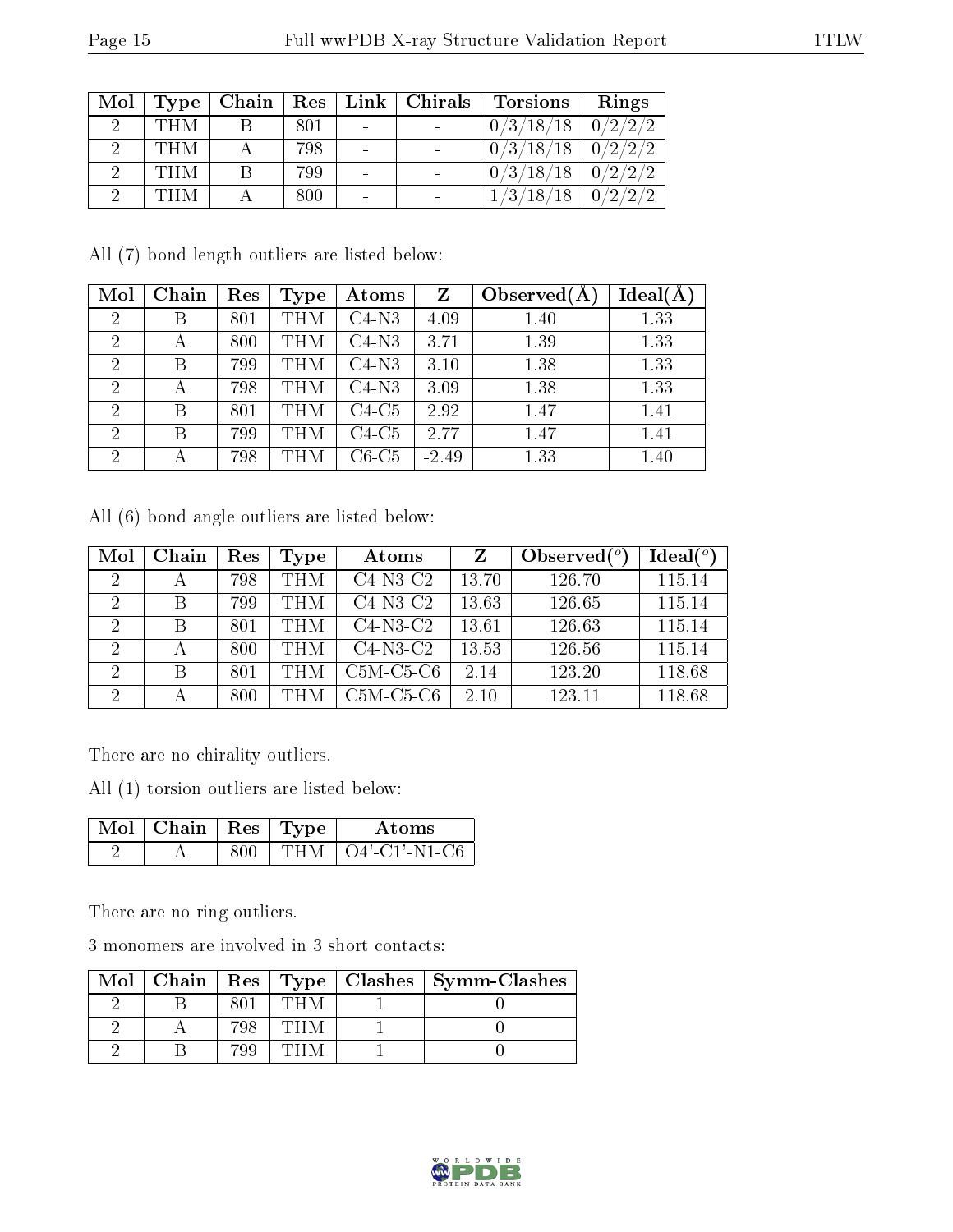## 5.7 [O](https://www.wwpdb.org/validation/2017/XrayValidationReportHelp#nonstandard_residues_and_ligands)ther polymers (i)

There are no such residues in this entry.

## 5.8 Polymer linkage issues (i)

There are no chain breaks in this entry.

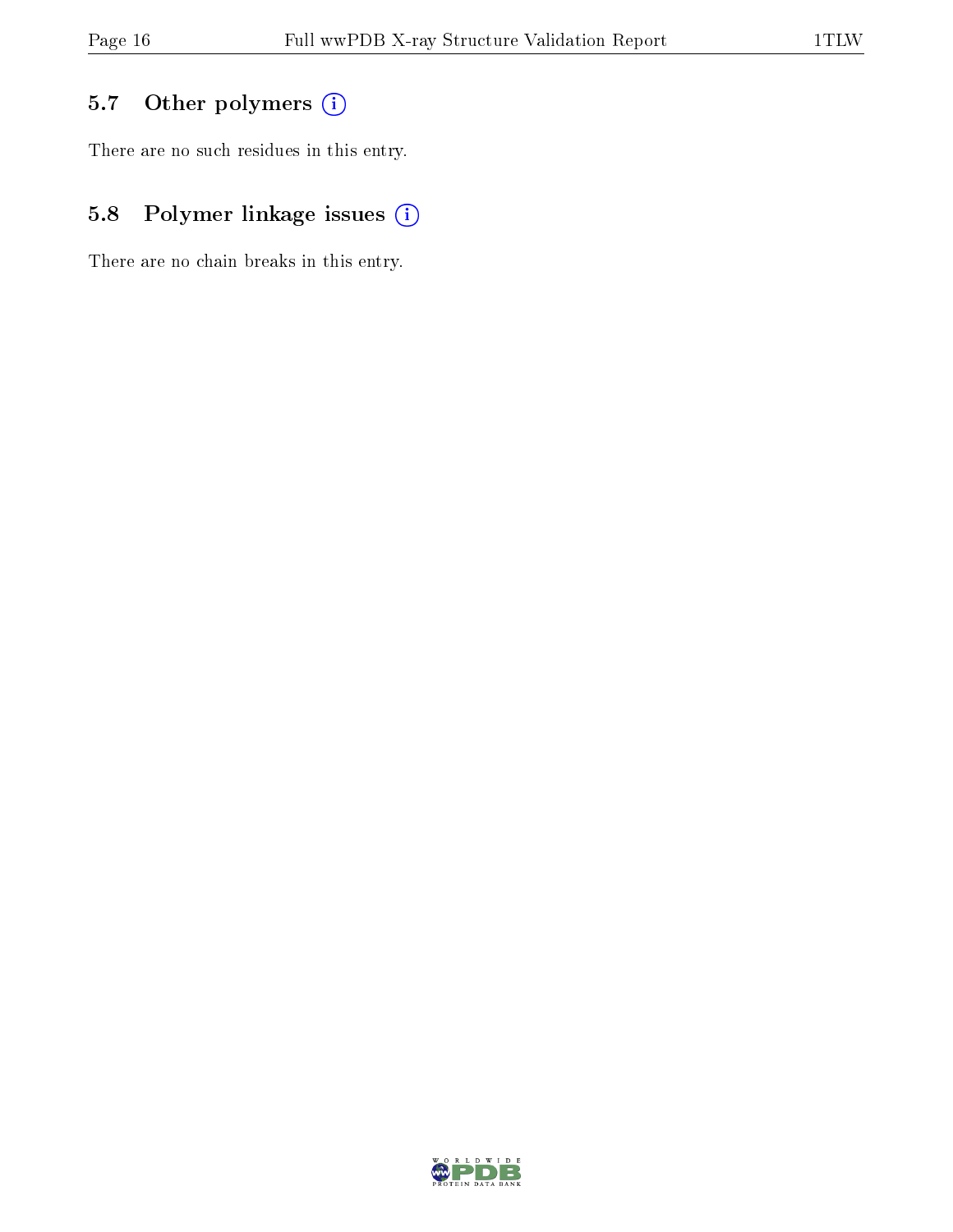# 6 Fit of model and data  $(i)$

## 6.1 Protein, DNA and RNA chains  $(i)$

In the following table, the column labelled  $#RSRZ> 2'$  contains the number (and percentage) of RSRZ outliers, followed by percent RSRZ outliers for the chain as percentile scores relative to all X-ray entries and entries of similar resolution. The OWAB column contains the minimum, median,  $95<sup>th</sup>$  percentile and maximum values of the occupancy-weighted average B-factor per residue. The column labelled ' $Q< 0.9$ ' lists the number of (and percentage) of residues with an average occupancy less than 0.9.

| Mol | Chain | Analysed         | ${ <\hspace{-1.5pt}{\mathrm{RSRZ}} \hspace{-1.5pt}>}$ | $\#\text{RSRZ}\text{>2}$ | $OWAB(A^2)$      | $\rm Q\textcolor{black}{<}0.9$ |
|-----|-------|------------------|-------------------------------------------------------|--------------------------|------------------|--------------------------------|
|     |       | $251/278$ (90\%) | $-0.30$                                               | 0   100   100            | 26, 40, 75, 97   |                                |
|     |       | 248/278(89%)     | 0.14                                                  | 12(4%)<br>14<br>30       | 35, 80, 125, 165 |                                |
| All | All   | 499/556(89%)     | $-0.08$                                               | $12(2\%)$<br>59<br> 37   | 26, 52, 111, 165 |                                |

All (12) RSRZ outliers are listed below:

| Mol          | Chain | $\operatorname{Res}% \left( \mathcal{N}\right) \equiv\operatorname{Res}(\mathcal{N}_{0},\mathcal{N}_{0})$ | Type                 | <b>RSRZ</b> |
|--------------|-------|-----------------------------------------------------------------------------------------------------------|----------------------|-------------|
| 1            | В     | 115                                                                                                       | <b>ASN</b>           | 3.9         |
| 1            | В     | 13                                                                                                        | $\rm TRP$            | 3.5         |
| 1            | В     | 272                                                                                                       | $\rm PHE$            | 3.2         |
| 1            | В     | 11                                                                                                        | ASP                  | 3.2         |
| $\mathbf{1}$ | В     | 116                                                                                                       | LYS                  | 2.8         |
| 1            | В     | 114                                                                                                       | ARG                  | 2.7         |
| 1            | В     | 12                                                                                                        | TRP                  | 2.7         |
| 1            | В     | 9                                                                                                         | LEU                  | 2.7         |
| 1            | В     | 46                                                                                                        | ASP                  | 2.6         |
| 1            | В     | 10                                                                                                        | SER.                 | 2.5         |
| 1            | В     | 47                                                                                                        | $\operatorname{TRP}$ | 2.3         |
| 1            | R     | 225                                                                                                       | ASP                  | 2.2         |

### 6.2 Non-standard residues in protein, DNA, RNA chains  $(i)$

There are no non-standard protein/DNA/RNA residues in this entry.

### 6.3 Carbohydrates  $(i)$

There are no carbohydrates in this entry.